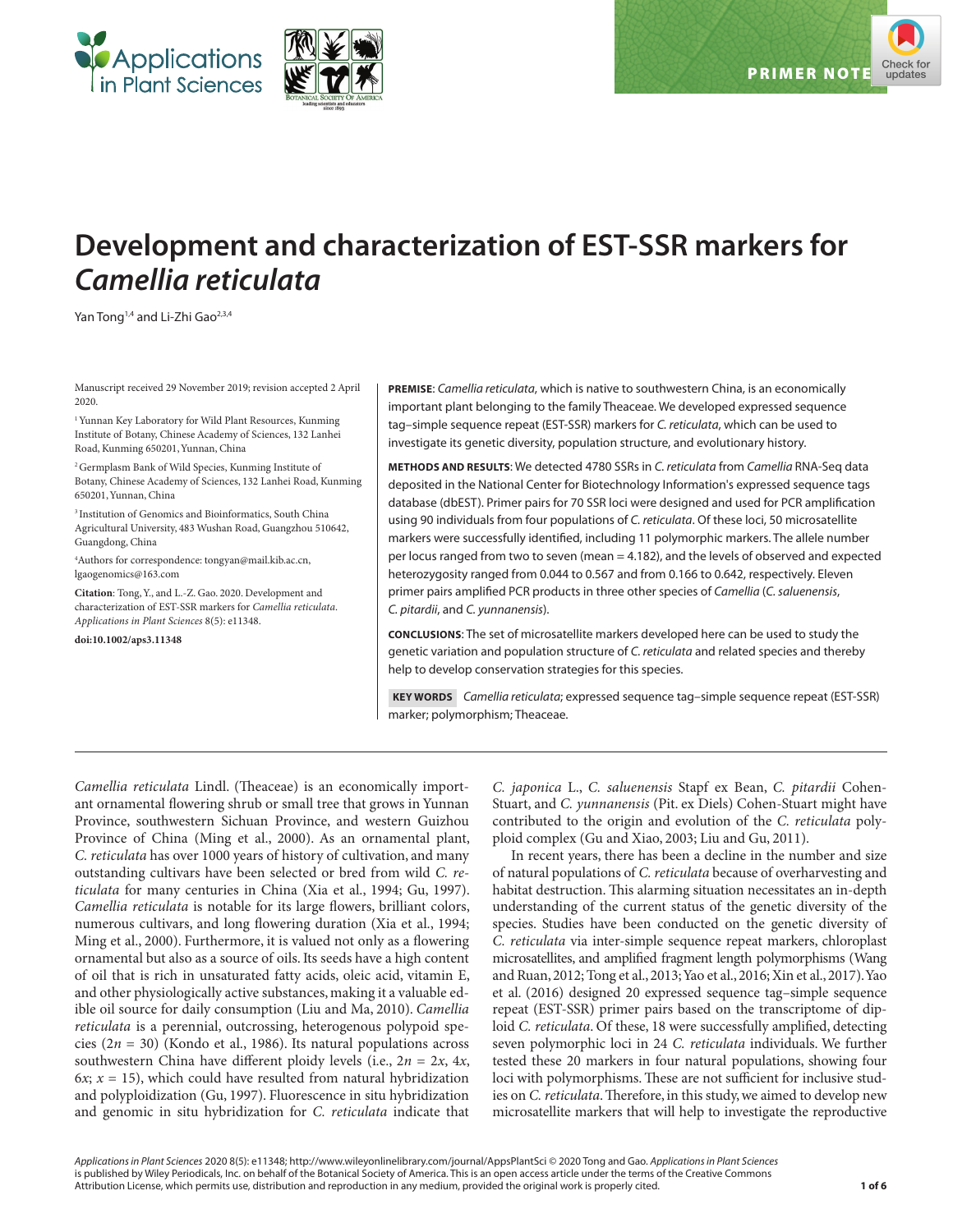characteristics of *C. reticulata*, evaluate its evolutionary potential, and develop effective strategies for the conservation, development, and utilization of wild natural populations. In addition, we tested the cross-species transferability of these markers in three other species of *Camellia*: *C. saluenensis*, *C. pitardii*, and *C. yunnanensis*, which are thought to be involved in the polyploidy of *C. reticulata*.

# **METHODS AND RESULTS**

Fresh healthy leaves collected from 90 individuals of *C. reticulata* sampled from four wild populations from Yunnan Province, China, were freeze-dried or silica-dried. Forty samples from three populations of *C. saluenensis*, *C. pitardii*, and *C. yunnanensis* were also collected to test the cross-amplification of the markers. Voucher specimens were deposited at the Kunming Institute of Botany, Chinese Academy of Sciences (KUN) (Appendix 1). Genomic DNA was extracted from 20–30 mg of dried leaf tissue using a modified cetyltrimethylammonium bromide (CTAB) method (Doyle and Doyle, 1987).

We obtained 50,287 EST sequences from the National Center for Biotechnology Information (NCBI) expressed sequence tags database (dbEST) (accessed on June 2019) (Boguski et al., 1993). To obtain a nonredundant EST data set for SSR identification and primer design, vectors were removed from EST sequences using SeqTrim (Falgueras et al., 2010) and poly(A) tails were trimmed using est-trimmer.pl. Clean EST sequences were then clustered and assembled into contigs and singletons using CAP3 (Huang and Madan, 1999), generating 17,989 unigenes consisting of 5099 contigs and 12,890 singletons. These unique sequences were further used to screen for the presence of microsatellites using the MISA Perl program (Thiel et al., 2003). The criteria for SSRs were set as sequences having at least 10, six, five, five, five, and five repeat units for mono-, di-, tri-, tetra-, penta-, and hexanucleotide motifs, respectively. In

total, 4780 SSRs were identified, with an average frequency of 1 SSR/1.57 kbp. Primers were designed using Primer Premier 5.0 software (PREMIER Biosoft International, Palo Alto, California, USA) with the following criteria: primer lengths of 16–22 bp, GC content of 40–65%, annealing temperature ranging from 40°C to 60°C, and a predicted PCR product size ranging from 100 to 300 bp.

We randomly selected 70 primer pairs and tested them for PCR amplification in 12 accessions of *C. reticulata* (three individuals in each population, Appendix 1) in an initial screening test. PCR amplification was performed in an 18-μL reaction mixture containing 20–30 ng of genomic DNA, 9 μL of 2× Easy Taq PCR Super Mix (TransGen Biotech, Beijing, China), and 1 μL of each primer (10 μM), adding ddH<sub>2</sub>O to a final volume of 18 µL. Cycling consisted of 30 s of denaturation at 94°C, 30 s at the optimized annealing temperature (Table 1), and a 1-min extension at 72°C for 32 cycles, followed by a final extension at 72°C for 5 min. The amplified products were separated on 8% polyacrylamide denaturing gels, and the bands were developed with silver staining with a 2-kbp DNA Ladder Marker (Hangzhou Bioer Technology Co. Ltd., Hangzhou, China) as a reference. The ploidy level of the sampled populations was unknown, but multiple copy bands per locus due to polyploidy were not observed. Of the 70 primer pairs tested, 50 yielded clear and reproducible amplicons in *C. reticulata*; the others were unstable or gave no product. Eleven loci showed polymorphisms (Table 1), and 39 loci were monomorphic (Appendix 2). These 11 polymorphic primers were used in 90 individuals of *C. reticulata* (four populations) for the population genetic analyses using the same protocol as the initial test. The polymorphic SSR loci were analyzed with POPGENE 32 software (Yeh et al., 2000) and GenAlEx (Peakall and Smouse, 2006) for the number of alleles per locus, observed heterozygosity, and expected heterozygosity (Table 2). Hardy–Weinberg equilibrium by 1000 randomizations and linkage disequilibrium were estimated using POPGENE 32 software (Yeh et al., 2000).

| Primer sequences (5'-3')        | Repeat<br>motif       | Expected<br>allele size (bp) |    | <b>Putative function (Organism)</b>                      | GenBank<br>accession no.                                        |
|---------------------------------|-----------------------|------------------------------|----|----------------------------------------------------------|-----------------------------------------------------------------|
| F: GGAATAGGCTCGGATGGT           | (TTG)                 | 186                          | 54 |                                                          | FS951581.1                                                      |
| CTCTCTGCTTCTTCACAAATC<br>R:     |                       |                              |    | var. sinensis)                                           |                                                                 |
| GCTGTAGGCGAACATGAA<br>$F$ :     | (GGTGCT)              | 196                          | 55 | Glycine-rich cell wall structural protein 1.8-like       | FS952802.1                                                      |
| CACTTCCACTTCCATATCCA<br>R:      |                       |                              |    | (Camellia sinensis)                                      |                                                                 |
| GCCCTAACTCTTCACTGTA<br>F:       | $(AG)_{18}$           | 123                          | 56 | Growth-regulating factor 4-like isoform X2               | FS950234.1                                                      |
| CTATGTCGGCTAGGTTCTT<br>R:       |                       |                              |    | (Camellia sinensis)                                      |                                                                 |
| AGAGGAGAGGAGAGGAGAG<br>F:       | (CCTCCA) <sub>2</sub> | 130                          | 54 | <b>NONF</b>                                              | GH710908.1                                                      |
| TTTGGAGAGCGACATTGC<br>R:        |                       |                              |    |                                                          |                                                                 |
| TCGCTGCTCTCATCTACT<br>F:        | (CTT)                 | 114                          | 56 | Hypothetical protein TEA_017838 (Camellia sinensis       | FS945416.1                                                      |
| TCTACATGGACATGGACTTAG<br>R:     |                       |                              |    | var. sinensis)                                           |                                                                 |
| <b>GCTCATGCCATGTCATCC</b><br>F: | $(CT)_{12}$           | 167                          | 55 | sm-like protein LSM1B (Camellia sinensis)                | GH710926.1                                                      |
| TACCCTCATATCAACCTTGTG<br>R:     |                       |                              |    |                                                          |                                                                 |
| ATCGCAGACAACAAGAAGA<br>$F$ :    | (TGA)                 | 105                          | 55 | Probable E3 probable E3 ubiquitin-protein ligase         | FS947941.1                                                      |
| GGAGGAGATCGTGATGAAG<br>R:       |                       |                              |    | XERICO (Camellia sinensis)                               |                                                                 |
| AGGCTTAGGTGTAGATAGGT<br>$F$ :   |                       | 117                          | 54 | Histone H1-like protein (Camellia sinensis)              | JK711494.1                                                      |
| ACTCCAACTCTTCCACAAC<br>R:       |                       |                              |    |                                                          |                                                                 |
| GCTATTGACGCTAATGACC<br>F.       | $(TGA)_{c}$           | 117                          | 55 | Protein PAT1 2 like (Actinidia chinensis var. chinensis) | FS949009.1                                                      |
| CCAGAAATCATAACGCAACA<br>R:      |                       |                              |    |                                                          |                                                                 |
| GTATGACAGATACCATGAACC<br>F:     | $(T)_{21}$            | 157                          | 55 | Hypothetical protein TEA_005759 (Camellia sinensis       | FF682781.1                                                      |
| TGAAACCAAACCCACACT<br>R:        |                       |                              |    | var. sinensis)                                           |                                                                 |
| F: ATTACCACCACCACTATCAC         | $(TGG)_{\circ}$       | 143                          | 55 | ABA-inducible protein PHV A1-like (Camellia              | GH738605.1                                                      |
| CCCAAAGAAAGACCAAAGAC<br>R:      |                       |                              |    |                                                          |                                                                 |
|                                 |                       | $(TC)_{16}$                  |    | $T_{\rm s}$ (°C)                                         | Hypothetical protein TEA_012945 (Camellia sinensis<br>sinensis) |

 $Note: T_a =$  annealing temperature.

a All values are based on 90 samples representing populations from southwestern China (*N* = 18–27 for each); see Appendix 1 for locality and voucher information.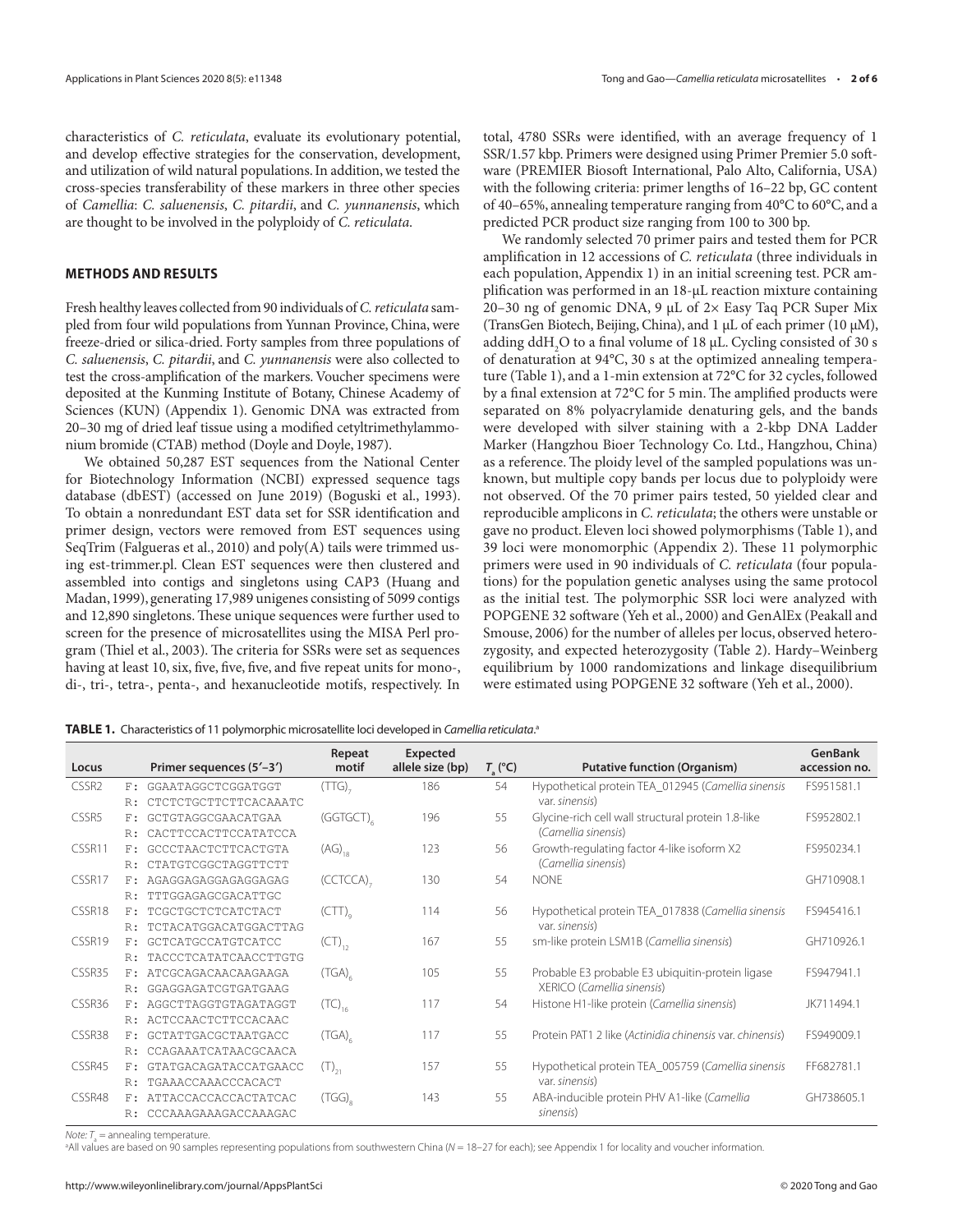|                                                                                                                                                                                                                                                               |      | $TC (n = 18)$                                                                                                                                                                                                                                                                                         |                |                                                                                                                                                                |   | $XD (n = 26)$                                                                                                                                                                                                                                                                                                 |                                           |                                              |        | $SM(n = 19)$                                                                                                                      |                                           |                    |    | $CX (n = 27)$                             |     |     | $Total (n = 90)$                                                                                                                                                                                                                                                                                    |  |
|---------------------------------------------------------------------------------------------------------------------------------------------------------------------------------------------------------------------------------------------------------------|------|-------------------------------------------------------------------------------------------------------------------------------------------------------------------------------------------------------------------------------------------------------------------------------------------------------|----------------|----------------------------------------------------------------------------------------------------------------------------------------------------------------|---|---------------------------------------------------------------------------------------------------------------------------------------------------------------------------------------------------------------------------------------------------------------------------------------------------------------|-------------------------------------------|----------------------------------------------|--------|-----------------------------------------------------------------------------------------------------------------------------------|-------------------------------------------|--------------------|----|-------------------------------------------|-----|-----|-----------------------------------------------------------------------------------------------------------------------------------------------------------------------------------------------------------------------------------------------------------------------------------------------------|--|
| -ocus                                                                                                                                                                                                                                                         |      |                                                                                                                                                                                                                                                                                                       |                | HWE                                                                                                                                                            | ⋖ |                                                                                                                                                                                                                                                                                                               |                                           | <b>HWE</b>                                   | ₹      | F,                                                                                                                                |                                           | HWE                | ⋖  | $E^{\circ}$                               | HWE | ⋖   | $H_{\circ}$                                                                                                                                                                                                                                                                                         |  |
| CSSR <sub>2</sub>                                                                                                                                                                                                                                             |      |                                                                                                                                                                                                                                                                                                       | 0.541          | 0.032                                                                                                                                                          |   | 0.462                                                                                                                                                                                                                                                                                                         | 0.503                                     | .237                                         |        | 000.0                                                                                                                             | 201,02                                    | $000^t$            |    | 000                                       | 000 |     | 0.178                                                                                                                                                                                                                                                                                               |  |
|                                                                                                                                                                                                                                                               |      | $-167$                                                                                                                                                                                                                                                                                                | 0.322          | 0.029                                                                                                                                                          |   |                                                                                                                                                                                                                                                                                                               | 1.585                                     | 0.000 <sup>b</sup>                           |        | 0.053                                                                                                                             | 0.363                                     |                    |    | 0.296                                     |     |     | 0.267                                                                                                                                                                                                                                                                                               |  |
|                                                                                                                                                                                                                                                               |      |                                                                                                                                                                                                                                                                                                       | 0.630          | 0.000 <sup>b</sup>                                                                                                                                             |   |                                                                                                                                                                                                                                                                                                               | 0.664                                     | 0.000 <sup>b</sup>                           |        |                                                                                                                                   | 0.677                                     | 1.000 <sup>b</sup> |    |                                           |     |     |                                                                                                                                                                                                                                                                                                     |  |
| $\begin{array}{l} \text{CSSE} \\ \text{CSSE1} \\ \text{CSSE1} \\ \text{CSSE2} \\ \text{CSSE3} \\ \text{CSSE3} \\ \text{CSSE3} \\ \text{CSSE3} \\ \text{CSSE3} \\ \text{CSSE3} \\ \text{CSSE3} \\ \text{CSSE3} \\ \text{CSSE3} \\ \text{CSSE3} \\ \end{array}$ |      | $\begin{array}{l} 222 \\ 272 \\ 0.723 \\ 0.000 \\ 0.000 \\ 0.01 \\ 0.000 \\ 0.000 \\ 0.000 \\ 0.000 \\ 0.000 \\ 0.000 \\ 0.000 \\ 0.000 \\ 0.000 \\ 0.000 \\ 0.000 \\ 0.000 \\ 0.000 \\ 0.000 \\ 0.000 \\ 0.000 \\ 0.000 \\ 0.000 \\ 0.000 \\ 0.000 \\ 0.000 \\ 0.000 \\ 0.000 \\ 0.000 \\ 0.000 \\ $ | 0.589          |                                                                                                                                                                |   | $\begin{array}{l} 147 \\ 11846 \\ 16846 \\ 1846 \\ 1600 \\ 1600 \\ 1600 \\ 1600 \\ 1600 \\ 1600 \\ 1600 \\ 1600 \\ 1600 \\ 1600 \\ 1600 \\ 1600 \\ 1600 \\ 1600 \\ 1600 \\ 1600 \\ 1600 \\ 1600 \\ 1600 \\ 1600 \\ 1600 \\ 1600 \\ 1600 \\ 1600 \\ 1600 \\ 1600 \\ 1600 \\ 1600 \\ 1600 \\ 1600 \\ 1600 \\ 1$ | 0.686                                     | 0.000 <sup>b</sup>                           |        | $\begin{array}{l} 0.000 \\ 0.011 \\ 0.011 \\ 0.000 \\ 0.000 \\ 0.000 \\ 0.000 \\ 0.000 \\ 0.000 \\ 0.000 \\ 0.000 \\ \end{array}$ | 0.317                                     |                    |    | 1.037                                     |     |     | $\begin{array}{c} 0.089 \\ 0.433 \\ 0.567 \\ 0.087 \\ 0.000 \\ 0.000 \\ 0.004 \\ 0.004 \\ 0.004 \\ 0.004 \\ 0.004 \\ 0.000 \\ 0.000 \\ 0.000 \\ 0.000 \\ 0.000 \\ 0.000 \\ 0.000 \\ 0.000 \\ 0.000 \\ 0.000 \\ 0.000 \\ 0.000 \\ 0.000 \\ 0.000 \\ 0.000 \\ 0.000 \\ 0.000 \\ 0.000 \\ 0.000 \\ 0.$ |  |
|                                                                                                                                                                                                                                                               |      |                                                                                                                                                                                                                                                                                                       | 0.643          |                                                                                                                                                                |   |                                                                                                                                                                                                                                                                                                               | 0.787                                     |                                              |        |                                                                                                                                   | 0.563<br>0.102                            |                    |    |                                           |     |     |                                                                                                                                                                                                                                                                                                     |  |
|                                                                                                                                                                                                                                                               |      |                                                                                                                                                                                                                                                                                                       | 0.508          | 0.618<br>0.026<br>0.000 0.000<br>0.000 0.257<br>0.220                                                                                                          |   |                                                                                                                                                                                                                                                                                                               | 0.498<br>0.112<br>0.250<br>0.719<br>0.462 | 0.000<br>0.705<br>0.0000<br>0.00012<br>0.012 |        |                                                                                                                                   |                                           |                    |    | 0.296<br>0.148<br>0.148<br>0.037<br>0.044 |     |     |                                                                                                                                                                                                                                                                                                     |  |
|                                                                                                                                                                                                                                                               |      |                                                                                                                                                                                                                                                                                                       | 0.056<br>0.641 |                                                                                                                                                                |   |                                                                                                                                                                                                                                                                                                               |                                           |                                              |        |                                                                                                                                   |                                           |                    |    |                                           |     |     |                                                                                                                                                                                                                                                                                                     |  |
|                                                                                                                                                                                                                                                               |      |                                                                                                                                                                                                                                                                                                       |                |                                                                                                                                                                |   |                                                                                                                                                                                                                                                                                                               |                                           |                                              |        |                                                                                                                                   |                                           |                    |    |                                           |     |     |                                                                                                                                                                                                                                                                                                     |  |
|                                                                                                                                                                                                                                                               |      |                                                                                                                                                                                                                                                                                                       | 0.298          |                                                                                                                                                                |   |                                                                                                                                                                                                                                                                                                               |                                           |                                              |        |                                                                                                                                   | 0.102<br>0.199<br>0.398<br>0.289<br>0.102 |                    |    |                                           |     |     |                                                                                                                                                                                                                                                                                                     |  |
|                                                                                                                                                                                                                                                               |      |                                                                                                                                                                                                                                                                                                       | 0.560          |                                                                                                                                                                |   |                                                                                                                                                                                                                                                                                                               |                                           |                                              |        |                                                                                                                                   |                                           |                    |    |                                           |     |     |                                                                                                                                                                                                                                                                                                     |  |
| CSSR48                                                                                                                                                                                                                                                        |      |                                                                                                                                                                                                                                                                                                       | 0.532          |                                                                                                                                                                |   |                                                                                                                                                                                                                                                                                                               |                                           | 0.000 <sup>t</sup>                           |        |                                                                                                                                   |                                           |                    |    |                                           |     |     |                                                                                                                                                                                                                                                                                                     |  |
| /lean                                                                                                                                                                                                                                                         | 006. | 0.359                                                                                                                                                                                                                                                                                                 | 0.484          |                                                                                                                                                                |   | 0.385                                                                                                                                                                                                                                                                                                         | 0.534                                     |                                              | $-909$ | 0.062                                                                                                                             | 0.292                                     |                    | ġ. | 2.155                                     |     | 187 | 0.242                                                                                                                                                                                                                                                                                               |  |
|                                                                                                                                                                                                                                                               |      |                                                                                                                                                                                                                                                                                                       |                | ote: 4 = pumber of allales sampled: H = expected beterozygosity: H = observed beterozygosity: HA/E = Hardy-Weipberg equilibrium: n = pumber of induals sampled |   |                                                                                                                                                                                                                                                                                                               |                                           |                                              |        |                                                                                                                                   |                                           |                    |    |                                           |     |     |                                                                                                                                                                                                                                                                                                     |  |

| CSSR2<br>CSSR5<br>Locus |                                                                                                                                                  | F,               | $TC (n = 18)$  |                      |                      | XD (n              | $= 26$         |                             |                    | $SM (n = 19)$     |                |                                          |                          |                                            | $CX (n = 27)$           |                           |                   | $\overline{90}$<br>Total $(n =$ |                         |
|-------------------------|--------------------------------------------------------------------------------------------------------------------------------------------------|------------------|----------------|----------------------|----------------------|--------------------|----------------|-----------------------------|--------------------|-------------------|----------------|------------------------------------------|--------------------------|--------------------------------------------|-------------------------|---------------------------|-------------------|---------------------------------|-------------------------|
|                         | ≂                                                                                                                                                |                  | エ゚             | HWE                  | ⋖                    | $\mathbf{r}_\circ$ | ヹ              | HWE                         | ≂                  | F,                | エ゚             | HWE                                      | ⋖                        | $H_{\circ}$                                | $\mathbf{r}_\mathrm{e}$ | HWE                       | ⋖                 | F.                              | $\mathbf{r}_\mathrm{e}$ |
|                         | S<br>$\sim$                                                                                                                                      | 0.222<br>0.167   | 0.322<br>0.541 | 0.029<br>0.032       | S<br>$\infty$        | 0.462<br>0.462     | 0.585<br>0.503 | 0.000 <sup>b</sup><br>0.237 | $\sim$<br>$\infty$ | 0.053<br>0.000    | 0.363<br>0.102 | 0.000 <sup>b</sup><br>0.000 <sup>b</sup> | $\sim$<br>$\infty$       | 0.296<br>0.000                             | 0.319<br>0.140          | 0.000°<br>0.008           | S<br>$\infty$     | 0.178<br>0.267                  | 0.428<br>0.372          |
| CSSR11                  | 4                                                                                                                                                | 0.222            | 0.630          | 0.000 <sup>b</sup>   | 4                    | 0.115              | 0.664          | 0.000 <sup>b</sup>          | $\sqrt{2}$         | 0.000             | 0.677          | 0.000 <sup>b</sup>                       | $\overline{\phantom{a}}$ | 0.037                                      | 0.505                   | 0.000 <sup>b</sup>        |                   | 0.089                           | 0.636                   |
| CSSR17                  |                                                                                                                                                  | 0.722            | 0.589          | 0.618                |                      | 0.846              | 0.686          | $0.000^{\mathrm{b}}$        | $\sim$             | 0.053             | 0.317          | $0.000^{\mathrm{b}}$                     |                          | 0.111                                      | 0.357                   | 0.000 <sup>b</sup>        | 52                | 0.433                           | 0.518                   |
| CSSR18                  |                                                                                                                                                  | 0.722            | 0.643          | 0.026                | <u>539999</u>        | 0.846              | 0.787          | 0.000 <sup>b</sup>          | $\overline{4}$     | 0.421             | 0.563          | 0.000 <sup>b</sup>                       | 4w                       | 0.296                                      | 0.377                   | 0.144                     | $0$ $N$ $m$ $4$   | 0.567                           | 0.642                   |
| CSSR19                  |                                                                                                                                                  | 0.000            | 0.508          | 0.000 <sup>b</sup>   |                      | 0.462              | 0.498          | 0.705                       | $\sim \sim$        | 0.000             | 0.102          | 0.000 <sup>b</sup>                       | $\sim$ $\sim$            | 0.148                                      | 0.201                   | 0.136                     |                   | 0.178                           | 0.422                   |
| CSSR35                  |                                                                                                                                                  | 0.056            | 0.056          | 1.000                |                      | 0.039              | 0.112          | 0.000 <sup>b</sup>          |                    | 0.000             | 0.102          | 0.000 <sup>b</sup>                       |                          | 0.148                                      | 0.322                   | 0.000 <sup>b</sup>        |                   | 0.067                           | 0.166                   |
| CSSR36                  |                                                                                                                                                  | 0.111            | 0.641          | 0.000 <sup>b</sup>   | 4                    | 0.039              | 0.612          | 0.000 <sup>b</sup>          | $\sim$             | 0.000             | 0.199          | 0.000 <sup>b</sup>                       | $\infty$                 | 0.037                                      | 0.238                   | 0.000 <sup>b</sup>        |                   | 0.044                           | 0.471                   |
| CSSR38                  |                                                                                                                                                  | 0.222            | 0.298          | 0.000 <sup>b</sup>   | 4                    | 0.192              | 0.250          | 0.000 <sup>b</sup>          | $\sim$             | 0.000             | 0.398          | 0.000 <sup>b</sup>                       | $\mathsf{L}\cap$         | 0.111                                      | 0.357                   | 0.000 <sup>b</sup>        | $\sqrt{2}$        | 0.133                           | 0.330                   |
| CSSR45                  | $\infty$                                                                                                                                         | 0.778            | 0.560          | 0.267                | 4                    | 0.769              | 0.719          | 0.012                       | $\overline{4}$     | 0.158             | 0.289          | 0.000 <sup>b</sup>                       | $\sim$                   | 0.444                                      | 0.444                   | 0.000 <sup>b</sup>        | $\cup$            | 0.544                           | 0.580                   |
| CSSR48<br>Mean          | 2.909<br>$\sim$                                                                                                                                  | 0.359<br>0.722   | 0.532<br>0.484 | 0.220                | 546<br>ന്            | 0.000<br>0.385     | 0.462<br>0.534 | 0.000 <sup>b</sup>          | 2.909<br>$\sim$    | 0.000<br>0.062    | 0.102<br>0.292 | 0.000 <sup>b</sup>                       | 3.091                    | 0.074<br>0.155                             | 0.352<br>0.328          | 0.000 <sup>b</sup>        | 4.182<br>$\infty$ | 0.242<br>0.167                  | 0.465<br>0.457          |
| TABLE <sub>3</sub> .    | Cross-amplification and genetic diversity statistics of EST-SSR markers developed for Camellia reticulata in three related species. <sup>ª</sup> |                  |                |                      |                      |                    |                |                             |                    |                   |                |                                          |                          |                                            |                         |                           |                   |                                 |                         |
|                         |                                                                                                                                                  |                  |                | Camellia saluenensis |                      |                    |                |                             |                    | Camellia pitardii |                |                                          |                          |                                            |                         | Camellia yunnanensis      |                   |                                 |                         |
|                         |                                                                                                                                                  |                  |                | $JCPT(n=$            | $\overline{13}$      |                    |                |                             |                    | $JCPL (n = 15)$   |                |                                          |                          |                                            |                         | $JCYN(n =$                | (2)               |                                 |                         |
| Locus                   |                                                                                                                                                  | ⋖                | ⊲°             |                      | $\mathbf{r}^{\circ}$ | エ゚                 |                | ≂                           | ∢°                 |                   | Ξ,             |                                          | エ゚                       | ≂                                          |                         | $\mathbf{A}^{\mathbf{C}}$ | Ξ,                |                                 | エ゚                      |
| CSSR2                   |                                                                                                                                                  |                  | 1.476          |                      | 0.154                | 0.335              |                |                             | 1.385              |                   | 0.067          |                                          | 0.287                    | $\sim$                                     |                         | 1.180                     | 0.000             |                                 | 0.159                   |
| CSSR5                   |                                                                                                                                                  | $\sim$           | 1.257          |                      | 0.077                | 0.212              |                | 22332                       | 1.220              |                   | 0.067          |                                          | 0.186                    |                                            |                         | 1.000                     | 0.000             |                                 | 0.000                   |
| CSSR11                  |                                                                                                                                                  | $\infty$         | 1.660          |                      | 0.154                | 0.394              |                |                             | .312               |                   | 0.067          |                                          | 0.246                    | $\begin{array}{c} 0 \\ 0 \\ 0 \end{array}$ |                         | 1.405                     | 0.083             |                                 | 0.301                   |
| CSSR17                  |                                                                                                                                                  | $\infty$         | 1.733          |                      | 0.077                | 0.440              |                |                             | .495               |                   | 0.133          |                                          | 0.343                    |                                            |                         | 1,280                     | 0.083             |                                 | 0.228                   |
| CSSR18                  |                                                                                                                                                  | $\sim$           | 1.451          |                      | 0.077                | 0.323              |                |                             | 1.220              |                   | 0.067          |                                          | 0.186                    |                                            |                         | 1.280                     | 0.083             |                                 | 0.228                   |
| CSSR19                  |                                                                                                                                                  | $\sim$           | 1.451          |                      | 0.077                | 0.323              |                |                             | 1.220              |                   | 0.067          |                                          | 0.186                    |                                            |                         | 1.000                     | 0.000             |                                 | 0.000                   |
| CSSR35<br>CSSR36        |                                                                                                                                                  | $\infty$         | 1.751          |                      | 0.154                | 0.446              |                | $m$ $m$ $N$ $m$ $N$         | 402                |                   | 0.133          |                                          | 0.297                    | $m$ $m$ $N$ $N$                            |                         | 1.412                     | 0.000             |                                 | 0.304                   |
|                         |                                                                                                                                                  | $\sim$           | 1.808          |                      | 0.231                | 0.465              |                |                             | .495               |                   | 0.067          |                                          | 0.343                    |                                            |                         | 1.412                     | 0.000             |                                 | 0.304                   |
| CSSR38<br>CSSR45        |                                                                                                                                                  | $\sim$<br>$\sim$ | 1.660<br>1.257 |                      | 0.000<br>0.077       | 0.394<br>0.212     |                |                             | .220<br>.226       |                   | 0.067<br>0.067 |                                          | 0.186<br>0.191           |                                            |                         | 1.180<br>1.180            | 0.000<br>0.000    |                                 | 0.159<br>0.159          |
| CSSR48                  |                                                                                                                                                  |                  | 1.257          |                      | 0.077                | 0.212              |                |                             | .142               |                   | 0.000          |                                          | 0.129                    |                                            |                         | 1.000                     | 0.000             |                                 | 0.000                   |
| Mean                    |                                                                                                                                                  | 546              | 1.514          |                      | 0.105                | 0.342              |                | 2.455                       | 1.303              |                   | 0.073          |                                          | 0.235                    | 2.000                                      |                         | 1.212                     | 0.023             |                                 | 0.168                   |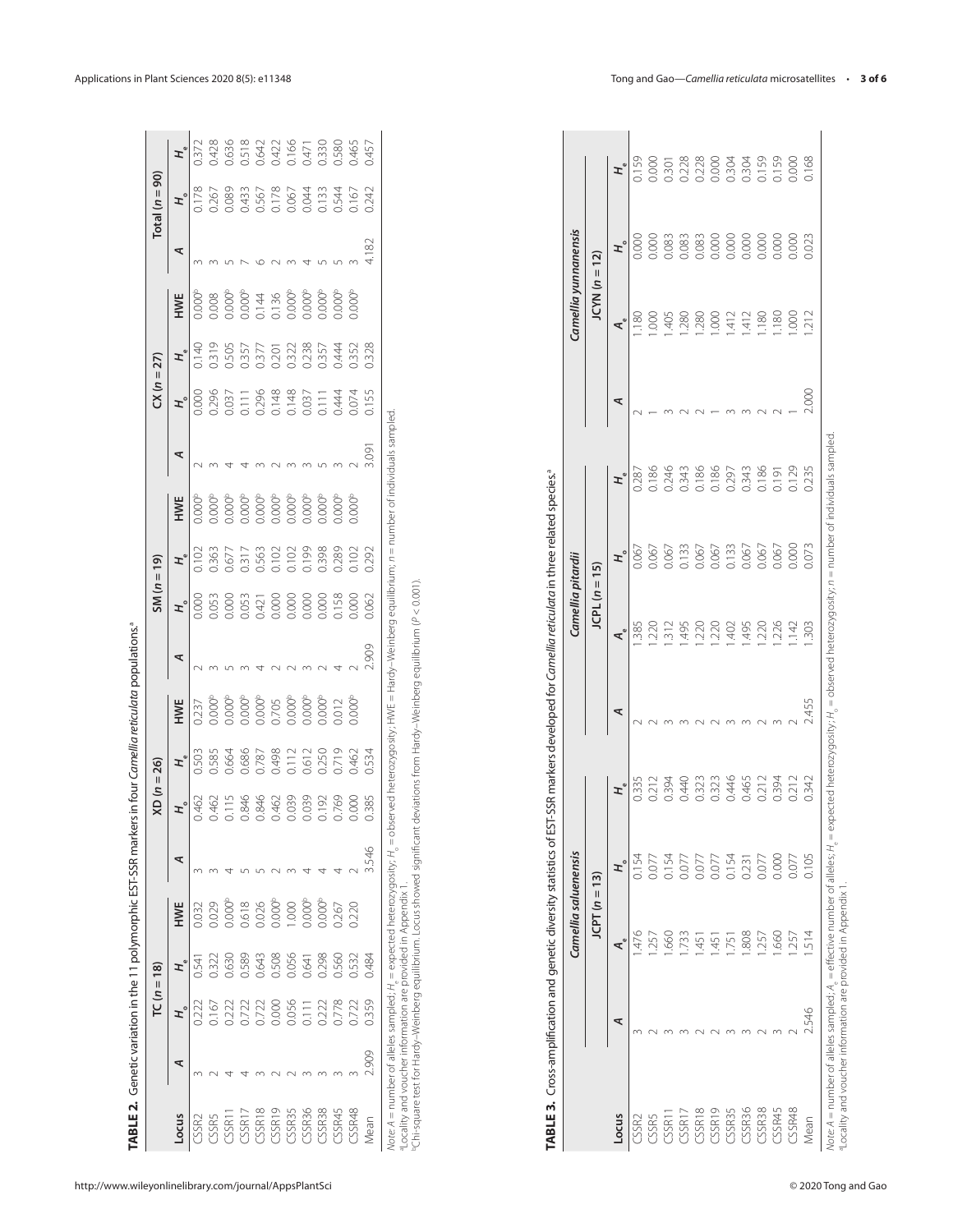Among the 11 polymorphic loci, the number of alleles per locus ranged from two to seven with a mean of 4.182. The levels of observed and expected heterozygosity were 0.044–0.567 and 0.166–0.642, with averages of 0.242 and 0.457, respectively (Table 2). Four SSR markers were able to detect levels of expected heterozygosity above 0.5, indicating a high level of polymorphism in *C. reticulata*. All 11 polymorphic loci showed deviation from Hardy–Weinberg equilibrium within two or more populations (Table 2) as a result of heterozygosity deficits. This was most likely the result of the reproduction mode, habitat fragmentation, and inbreeding. We found no consistent deviation from linkage disequilibrium for any loci within the populations (*P* < 0.001). Cross-species amplification of the 11 polymorphic loci was tested on *C. saluenensis*, *C. pitardii*, and *C. yunnanensis*. All 11 EST-SSR markers were amplified successfully, using the same PCR protocol for *C. reticulata*, and were shown to be polymorphic (Table 3).

#### **CONCLUSIONS**

The EST-SSR polymorphic markers developed in this study will add to the existing resources of molecular markers and are expected to be useful for studies on population structure and genetic diversity in *C. reticulata*. The microsatellite loci described here were successfully cross-amplified in *C. saluenensis*, *C. pitardii*, and *C. yunnanensis*, suggesting that these markers may also be applicable to the study of genetic diversity in other *Camellia* species.

#### **ACKNOWLEDGMENTS**

This work was supported by the Surface Project of the Natural Science Foundation of Yunnan Province (2016FB031) (to Y.T.), the Key Project of the Natural Science Foundation of Yunnan Province (2015FA030), and the Yunnan Innovation Team Project (to L.Z.G.).

#### **DATA AVAILABILITY**

Expressed sequence tag sequences for the newly developed primers have been deposited to the National Center for Biotechnology Information (NCBI)'s GenBank database; accession numbers are listed in Table 1 and Appendix 2.

## **LITERATURE CITED**

Boguski, M. S., T. M. Lowe, and C. M. Tolstoshev. 1993. dbEST—database for "expressed sequence tags". *Nature Genetics* 4(4): 332–333.

- Doyle, J. J., and J. L. Doyle. 1987. A rapid DNA isolation procedure for small quantities of fresh leaf tissue. *Phytochemical Bulletin* 19: 11–15.
- Falgueras, J., A. J. Lara, N. Fernández-Pozo, F. R. Cantón, G. Pérez-Trabado, and M. G. Claros. 2010. SeqTrim: A high-throughput pipeline for pre-processing any type of sequence read. *BMC Bioinformatics* 11: 38.
- Gu, Z. J. 1997. The discovery of tetraploid *Camellia reticulata* and its implication in studies on the origin of this species. *Acta Phytotaxonomica Sinica* 35: 107–116.
- Gu, Z. J., and H. Xiao. 2003. Physical mapping of the 18S-26S rDNA by fluorescent in situ hybridization (FISH) in *Camellia reticulata* polyploid complex (Theaceae). *Plant Science* 164: 279–285.
- Huang, X., and A. Madan. 1999. CAP3: A DNA sequence assembly program. *Genome Research* 9(9): 868–877.
- Kondo, K., Z. J. Gu, H. Y. Na, and L. Xia. 1986. A cytological study of *Camellia reticulata* and its closely related species in Yunnan, China. *Kromosomo II* 43–44: 1405–1419.
- Liu, L. Q., and Z. J. Gu. 2011. Genomic in situ hybridization identififies genome donors of *Camellia reticulata* (Theaceae). *Plant Science* 180: 554–559.
- Liu, X. K., and Y. H. Ma. 2010. Comparison of fatty acid between *Camellia reticulata* f. simpex seed and *Camellia oleifera* seed in Yunnan. *Journal of Kunming University* 32: 56–58.
- Ming, T. L., Z. J. Gu, W. J. Zhang, and L. S. Xie. 2000. Monograph of the genus *Camellia*. Yunnan Science and Technology Press, Kunming, Yunnan, China.
- Peakall, R., and P. E. Smouse. 2006. GenAlEx 6: Genetic analysis in Excel. Population genetic software for teaching and research. *Molecular Ecology Notes* 6: 288–295.
- Thiel, T., V. Michalek, and A. Graner. 2003. Exploiting EST databases for the development and characterization of gene-derived SSR-markers in barley (*Hordeum vulgare* L.). *Theoretical and Applied Genetics* 106: 411–422.
- Tong, Y., C. Y. Wu, and L. Z. Gao. 2013. Characterization of chloroplast microsatellite loci from whole chloroplast genome of *Camellia taliensis* and their utilization for evaluating genetic diversity of *Camellia reticulata* (Theaceae). *Biochemical Systematics and Ecology* 50: 207–211.
- Wang, B. Y., and Z. Y. Ruan. 2012. Genetic diversity and differentiation in *Camellia reticulata* (Theaceae) polyploid complex revealed by ISSR and ploidy. *Genetics and Molecular Research* 11(1): 503–511.
- Xia, L. F., Z. J. Gu, Z. L. Wang, T. J. Xiao, L. Wang, and K. Kondo. 1994. Dawn on the origin of *Camellia reticulata*: The new discovery of its wild diploid in Jinshajiang Valley. *Acta Botanica Yunnannica* 16(3): 255–262.
- Xin, T., W. J. Huang, J. D. Riek, S. Zhang, S. Ahmed, V. H. Johan, and C. L. Long. 2017. Genetic diversity, population structure, and traditional culture of *Camellia reticulata*. *Ecology and Evolution* 7: 8915–8926.
- Yao, Q. Y., H. Huang, Y. Tong, E. H. Xia, and L. Z. Gao. 2016. Transcriptome analysis identifies candidate genes related to triacylglycerol and pigment biosynthesis and photoperiodic flowering in the ornamental and oil-producing plant, *Camellia reticulata* (Theaceae). *Frontiers in Plant Science* 7: [https://doi.](https://doi.org/10.3389/fpls.2016.00163) [org/10.3389/fpls.2016.00163](https://doi.org/10.3389/fpls.2016.00163).
- Yeh, F. C., R. Yang, T. J. Boyle, Z. Ye, and J. M. Xiyan. 2000. POPGENE 32, Microsoft Windows–based freeware for population genetics analysis, Version 1.32. Molecular Biology and Biotechnology Center, University of Alberta, Edmonton, Canada.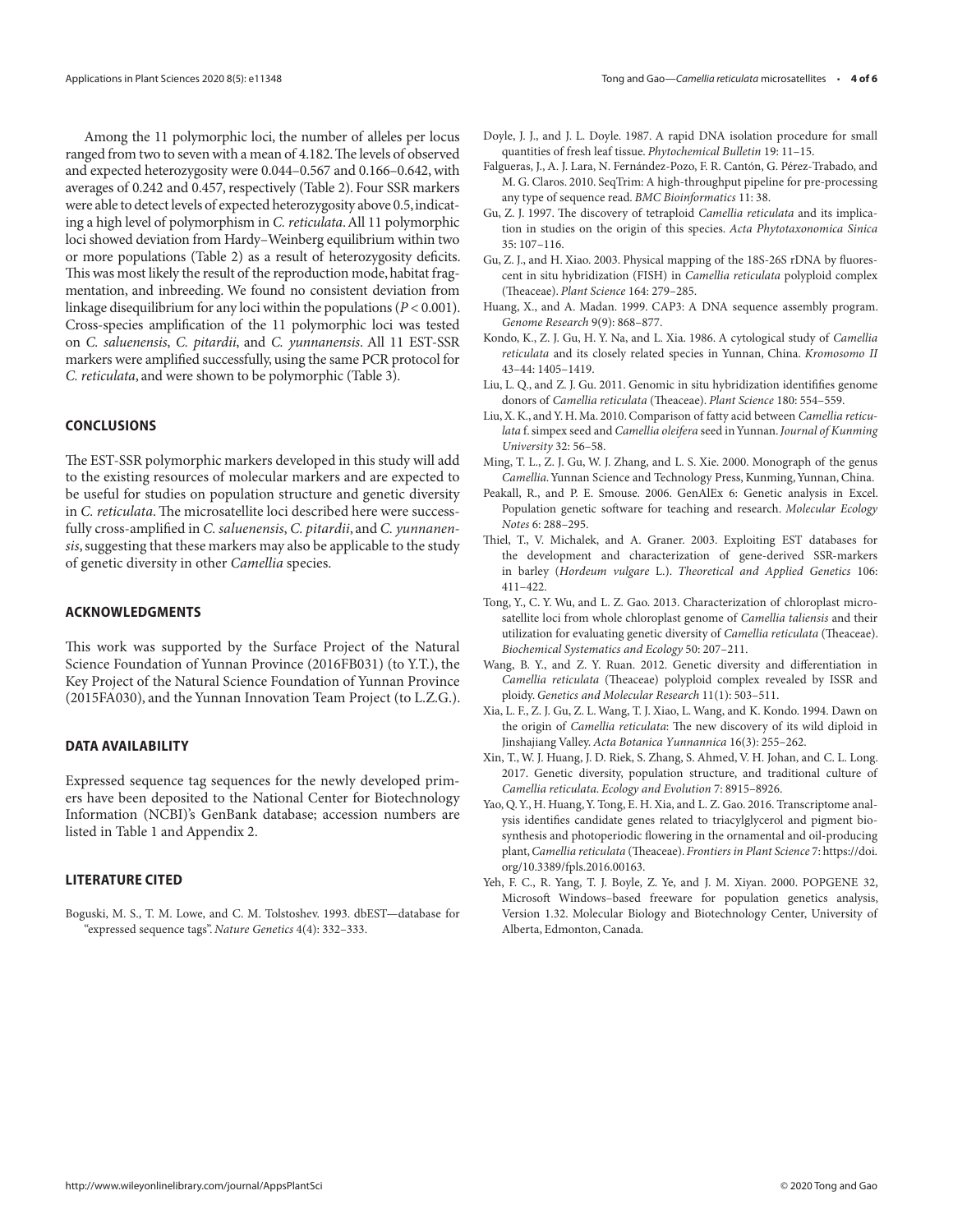# APPENDIX 1. Locality and voucher information for *Camellia* species used in this study.<sup>a</sup>

|                                                | Population  | Voucher          |                                        |                               | <b>Elevation</b> |    |
|------------------------------------------------|-------------|------------------|----------------------------------------|-------------------------------|------------------|----|
| <b>Species</b>                                 | code        | no.              | <b>Location</b>                        | <b>Geographic coordinates</b> | (m)              | N  |
| C. reticulata Lindl.                           | ТC          | <b>CR-TY-021</b> | Mazhan, Tengchong, Yunnan, China       | 25°12'03.65"N, 98°28'34.46"E  | 1980             | 18 |
| C. reticulata                                  | <b>XD</b>   | CR-TY-013        | Niujie, Xundian, Yunnan, China         | 25°52'57.8"N, 102°59'14.4"E   | 2398             | 26 |
| C. reticulata                                  | <b>SM</b>   | <b>CR-TY-004</b> | Baiyi, Songming, Yunnan, China         | 25°19'21.03"N, 102°53'28.21"E | 2121             | 19 |
| C. reticulata                                  | CX          | CR-TY-018        | Zixi Mountain, Chuxiong, Yunnan, China | 24°59'54.33"N, 101°25'10.77"E | 2318             | 27 |
| C. saluenensis Stapf ex Bean                   | <b>JCPT</b> | $CS-TY-01$       | Fuyuan, Songming, Yunnan, China        | 25°15'53"N, 102°55'18"E       | 2147             | 13 |
| C. pitardii Cohen-Stuart                       | JCPL        | $CP-TY-01$       | Junzi Mountain, Shizong, Yunnan, China | 24°37'13.58"N, 104°9'28.4"E   | 2031             | 15 |
| C. yunnanensis (Pit. ex Diels)<br>Cohen-Stuart | <b>JCYN</b> | $CY-TY-01$       | Machang, Heging, Yunnan, China         | 26°28'26.68"N, 100°3'13.53"E  | 3113             | 12 |

Note: N = number of individuals sampled.<br>ªAll voucher specimens are deposited in the Herbarium of the Kunming Institute of Botany (KUN), Kunming, Yunnan Province, China.

| <b>APPENDIX 2.</b> Characteristics of 39 monomorphic microsatellite loci developed in Camellia reticulata. |  |  |  |
|------------------------------------------------------------------------------------------------------------|--|--|--|
|------------------------------------------------------------------------------------------------------------|--|--|--|

| Locus              |       | Primer sequences (5'-3')  | <b>Repeat motif</b>                                 | Expected allele size (bp) | GenBank accession no. |
|--------------------|-------|---------------------------|-----------------------------------------------------|---------------------------|-----------------------|
| CSSR1              |       | F: CAAAGCCAAATGGAATTGTC   | $(A)_{30}$                                          | 179                       | FS943489.1            |
|                    | R:    | GCCAGTGAATTGTAATACGA      |                                                     |                           |                       |
| CSSR3              | F:    | TTCCTCCATTTGCGTGAAA       | $(AG)_{13}$                                         | 194                       | FS951626.1            |
|                    | R:    | ACCGTCTAGCCTCCAATC        |                                                     |                           |                       |
| CSSR4              | F:    | TCGTCAATTCCTTCTTGTTG      | $\left(\mathsf{CTT}\right)_{\scriptscriptstyle{Q}}$ | 128                       | FS951901.1            |
|                    | R:    | TTGGTTACAGATGGAGATGG      |                                                     |                           |                       |
| CSSR6              |       | F: TGTTCTCAATCCACTCTTCA   | $(TCA)$ <sub>9</sub>                                | 140                       | FS953739.1            |
|                    | R:    | GCGACAATAATAGGCTCTTG      |                                                     |                           |                       |
| CSSR7              |       | F: AAGATGAAAGTGTGGATTCC   | $(TG)_{25}$                                         | 148                       | GH159087.1            |
|                    | R:    | GTAACAACCATCACCAACAT      |                                                     |                           |                       |
| CSSR8              | F:    | GCAGTAGTTGTTGAAGTTGAG     | $(A)_{31}$                                          | 180                       | GW863559.1            |
|                    |       | R: CCAGTGAATTGTAATACGACTC |                                                     |                           |                       |
| CSSR9              | $F$ : | TTGTATGTTCCAAGGCATTG      | $(A)_{30}$                                          | 201                       | GW863563.1            |
|                    | R:    | GACTCACTATAGGGCGAATT      |                                                     |                           |                       |
| CSSR10             | F:    | TGCTGTCAACTACCCTTC        | $\left( \mathsf{AG} \right)_{20}$                   | 104                       | GW342632.1            |
|                    | R:    | GGTGCTTGAGTCTGTGAT        |                                                     |                           |                       |
| CSSR12             |       | F: ACCTTGGCTTTGCTCTCT     | $(AAG)_{13}$                                        | 135                       | GO255031.1            |
|                    | R:    | TTGACGCCGAAGACTCTC        |                                                     |                           |                       |
| CSSR13             | F:    | TGCTTGCTATCATACAGTTC      | $(A)_{30}$                                          | 192                       | GW315083.1            |
|                    | R:    | GCCAGTGAATTGTAATACGA      |                                                     |                           |                       |
| CSSR14             |       | F: GGATGTGTGTTTAGGACCAT   | $(A)_{30}$                                          | 196                       | GW863601.1            |
|                    |       | R: ACGGCCAGTGAATTGTAAT    |                                                     |                           |                       |
| CSSR15             | $F$ : | TCTAATGCCAAGCCTCAAC       | $(A)_{30}$                                          | 179                       | GH734011.1            |
|                    |       | R: GACTCACTATAGGGCGAATT   |                                                     |                           |                       |
| CSSR16             | F:    | TCACTAGACCATGTGCTTA       | $(A)_{30}$                                          | 187                       | GH734178.1            |
|                    |       | R: GTGAATTGTAATACGACTCC   |                                                     |                           |                       |
| CSSR <sub>20</sub> | F:    | GCAGCTCTCTACTTGTCAT       | $(A)_{31}$                                          | 206                       | GH709471.1            |
|                    | R:    | GCCAGTGAATTGTAATACGA      |                                                     |                           |                       |
| CSSR21             |       | F: GTTGCTAAATCTGTTGCTAC   | $(A)_{30}$                                          | 177                       | GH709922.1            |
|                    | R:    | GCCAGTGAATTGTAAATACGA     |                                                     |                           |                       |
| CSSR22             | F:    | GAACAATGATGACATCTCCA      | $(CTCCAG)_{5}$                                      | 107                       | GH709760.1            |
|                    |       | R: ATAAGGGAGGAGTGATTTGG   |                                                     |                           |                       |
| CSSR23             | F:    | TTGGACACCTTGAATGACT       | $(A)_{28}$                                          | 114                       | GH612882.1            |
|                    | R:    | TAGTGATTAGCGTGGTCG        |                                                     |                           |                       |
| CSSR24             | $F$ : | TGTATGATAGCAAGCTGAAG      | $\left(\mathsf{A}\right)_{\mathsf{28}}$             | 110                       | GH613058.1            |
|                    | R:    | TAGTGATTAGCGTGGTCG        |                                                     |                           |                       |
| CSSR25             | F:    | GCAGCGAGAACTTTGATG        | $(A)_{30}$                                          | 210                       | GE650217.1            |
|                    |       | R: GCCAGTGAATTGTAATACGA   |                                                     |                           |                       |
| CSSR <sub>26</sub> | $F$ : | TCAGACTGTACTTAGTGGTT      | $(A)_{30}$                                          | 126                       | GH623471.1            |
|                    | R:    | TAGTGATTAGCGTGGTCG        |                                                     |                           |                       |
| CSSR27             | F:    | CAGTGGATGATTGGTAATTTGG    | $(A)_{31}$                                          | 176                       | GW696815.1            |
|                    |       | R: AGTGGTATCAGGGCAGAG     |                                                     |                           |                       |
| CSSR28             |       | F: CACATCTCTCCTGTTGCTA    | $(A)_{47}$                                          | 148                       | FS944961.1            |
|                    | R:    | CTTCTTGCTTGTCTTTCTTC      |                                                     |                           |                       |
| CSSR <sub>29</sub> |       | F: GCTGTCTGCTTTGTACGA     | $\left(\text{GA}\right)_{11}$                       | 163                       | FE861335.1            |
|                    |       | R: TCTCTTCTCTTCCTCCTCTC   |                                                     |                           |                       |

(Continues)